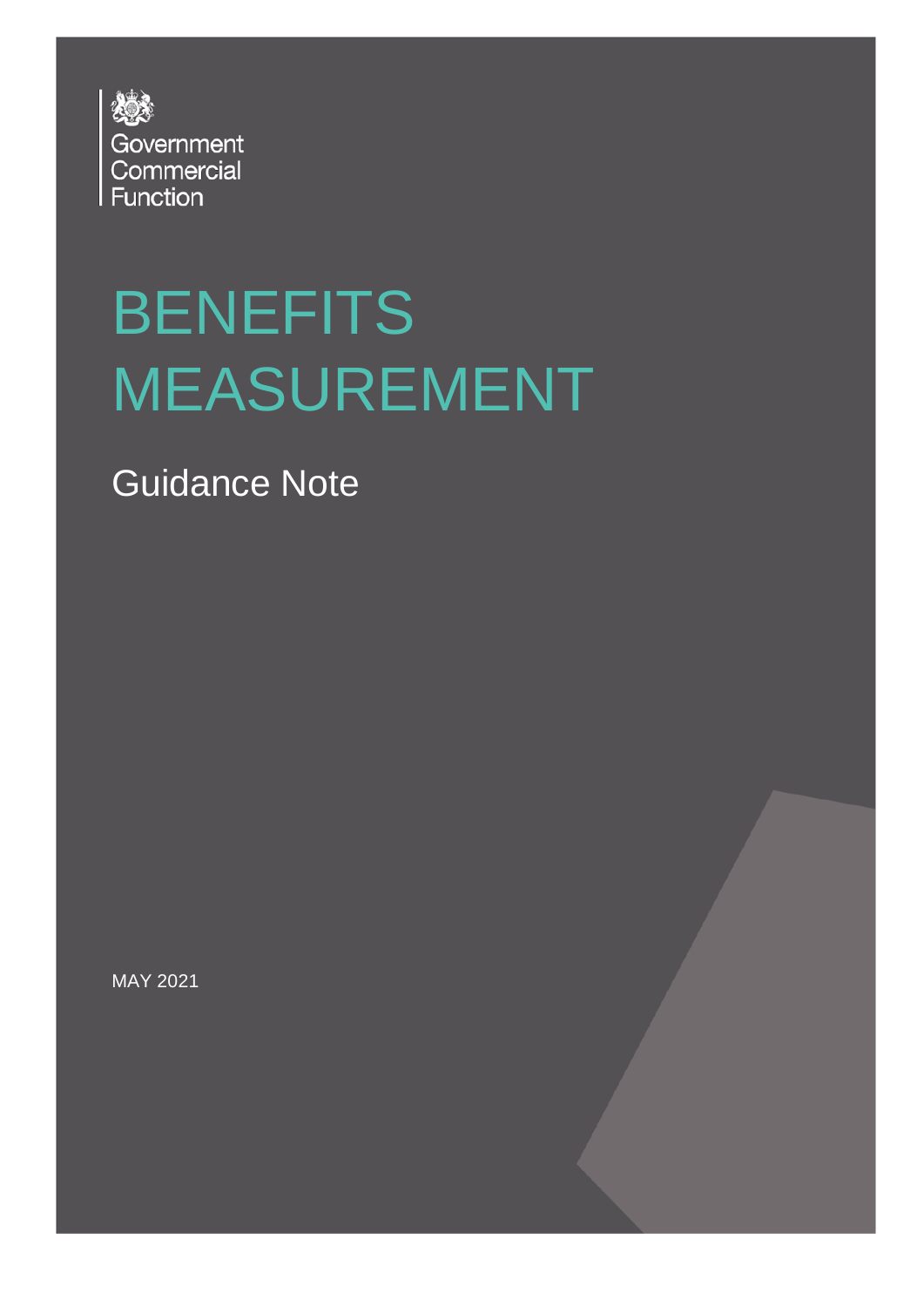#### **Benefits measurement - May 2021**

#### **Contents**

| 1.1. |      |  |  |
|------|------|--|--|
| 1.2. |      |  |  |
|      |      |  |  |
|      |      |  |  |
| 2.   |      |  |  |
| 2.1. |      |  |  |
|      |      |  |  |
| 2.3. |      |  |  |
| 2.4. |      |  |  |
| 3.   |      |  |  |
|      | 3.1. |  |  |
|      | 3.2. |  |  |
|      | 3.3. |  |  |
|      | 3.4. |  |  |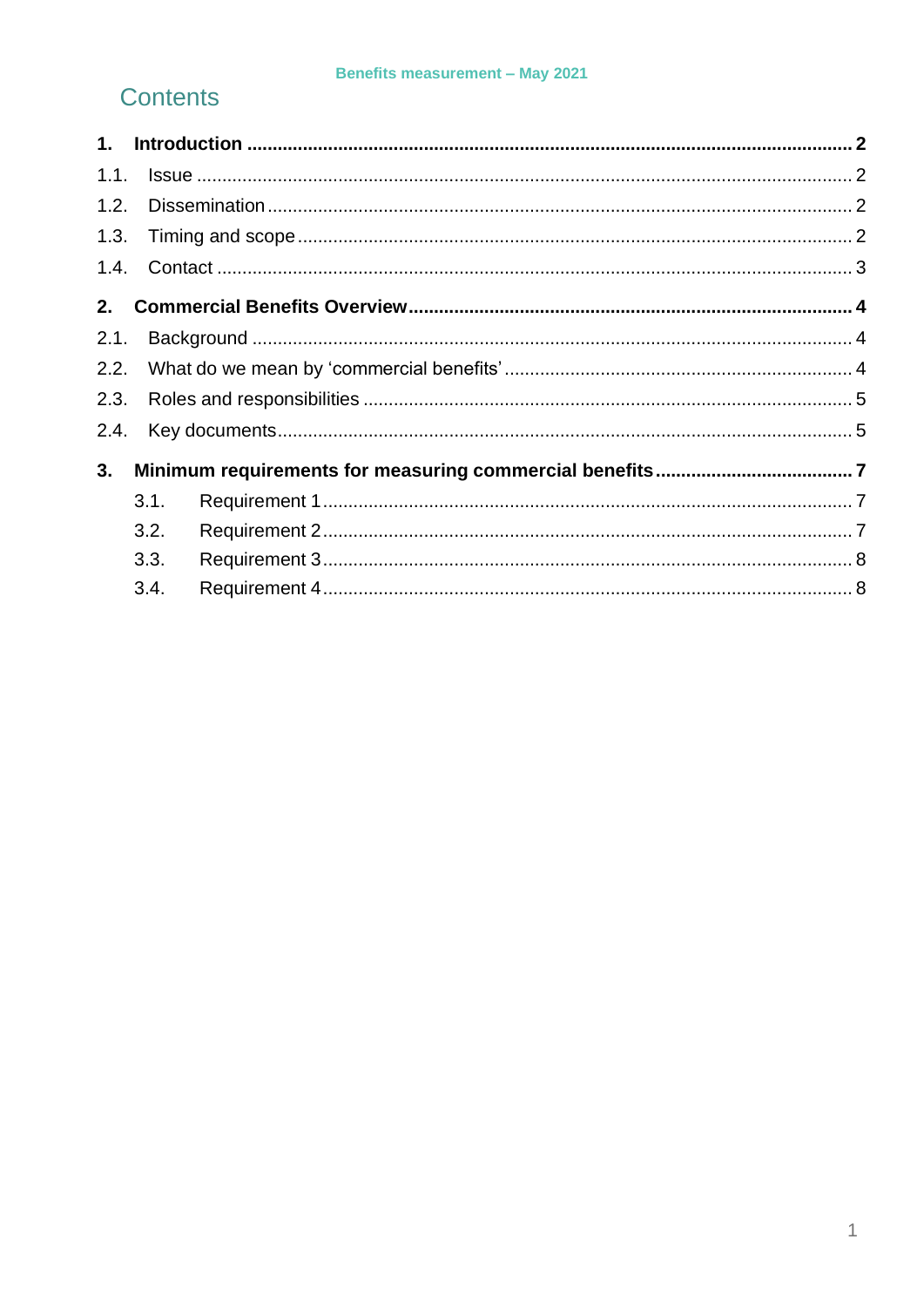# 1. Introduction

#### <span id="page-2-0"></span>1.1. Issue

This Guidance Note sets out the four minimum requirements that departmental commercialteams must meet when measuring the realisation of commercial benefits for in-scope procurements.

These are:

- Commercial benefits and how they will be measured (e.g. contractual KPIs, internal departmental KPIs) are captured on the Benefits Register as part of drafting the businesscase;
- An initial benefits review is undertaken at the 12-month stage of contract delivery, andevery 12 months thereafter (as a minimum) on a 'comply or explain basis';
- Up to date benefits reports are maintained for each contract, and made available uponrequest; and
- A sample of 'complex outsourcing' contracts undergo an external (outside of thedepartment) review.

Further, the Guidance Note:

- defines 'commercial benefits';
- sets out the key roles involved in meeting these requirements;
- provides templates to be used to deliver the requirements; and
- <span id="page-2-1"></span>• provides detail of what the new requirements are.

## 1.2. Dissemination

<span id="page-2-2"></span>The contents of this Guidance Note apply to all Central Government Departments, their Executive Agencies and Non-Departmental Public bodies. Contracting Authorities within thewider public sector are also encouraged to apply this advice.

## 1.3. Timing and scope

This Guidance Note applies to all new procurements that constitute outsourcing and have anexpected contract value exceeding the relevant public contract regulation threshold

#### 1.4. Contact

Enquiries about this Guidance Note should be directed to the Sourcing Programme team at [sourcing.programme@cabinetoffice.gov.uk](mailto:project.santiago@cabinetoffice.gov.uk)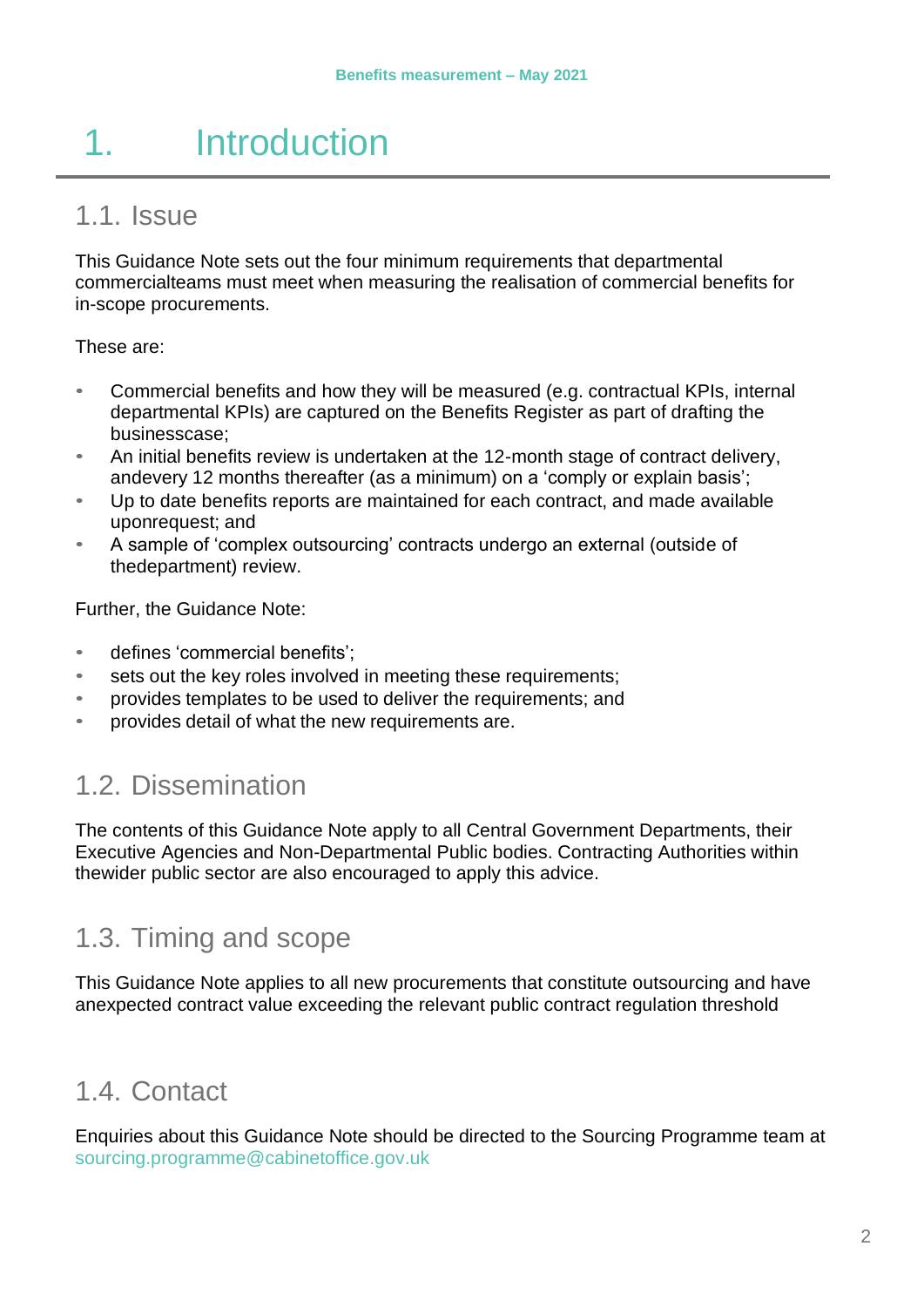## <span id="page-3-1"></span><span id="page-3-0"></span>2. Commercial Benefits Overview

### <span id="page-3-2"></span>**2.1.** Background

Monitoring benefits realisation is a critical aspect of policy delivery, and gives an indication ofwhether a government policy is on track to achieve its intended aims and objectives.

In many cases, successful contract delivery and realisation of the 'commercial benefits'during contract delivery is an integral part, if not the most important part of this.

<span id="page-3-3"></span>As such, effective commercial monitoring of whether the intended 'commercial benefits' arebeing delivered during contract delivery must be in place.

#### **2.2.** What do we mean by 'commercial benefits'

Commercial benefits are those that materialise during contract implementation (otherwise known as 'intermediate benefits'<sup>[1](#page-3-4)</sup>) and that specifically result in commercial outcomes. Theyare benefits that materialise as a result of pursuing a selected commercial approach. This might be a decision to outsource a service that was previously delivered in house, or the decision to update an existing contract model when designing new procurement activity.

They do not refer to the longer term, post contract, strategic benefits a policy might be tryingto achieve (e.g. increased economic output, improved health and wellbeing, reduced unemployment, etc).

Examples of Commercial Benefits include:

- Cost savings that materialise in comparison to taking a 'do nothing' option;
- Cost savings that materialise in comparison to delivering something 'in house';
- Cost savings that materialise in comparison to a previous way of doing things;
- Improved contractual performance outcomes as a result of a selected commercialapproach;
- Increased customer satisfaction levels, directly attributable to service delivery; and
- Increased innovation or continuous improvement, in how things are done.

<span id="page-3-4"></span> $<sup>1</sup>$  Page 53 -</sup>

[https://assets.publishing.service.gov.uk/government/uploads/system/uploads/attachment\\_data/file/671452/Guid](https://assets.publishing.service.gov.uk/government/uploads/system/uploads/attachment_data/file/671452/Guide_for_Effective_Benefits_Management_in_Major_Projects.pdf) [e\\_for\\_Effective\\_Benefits\\_Management\\_in\\_Major\\_Projects.pdf](https://assets.publishing.service.gov.uk/government/uploads/system/uploads/attachment_data/file/671452/Guide_for_Effective_Benefits_Management_in_Major_Projects.pdf)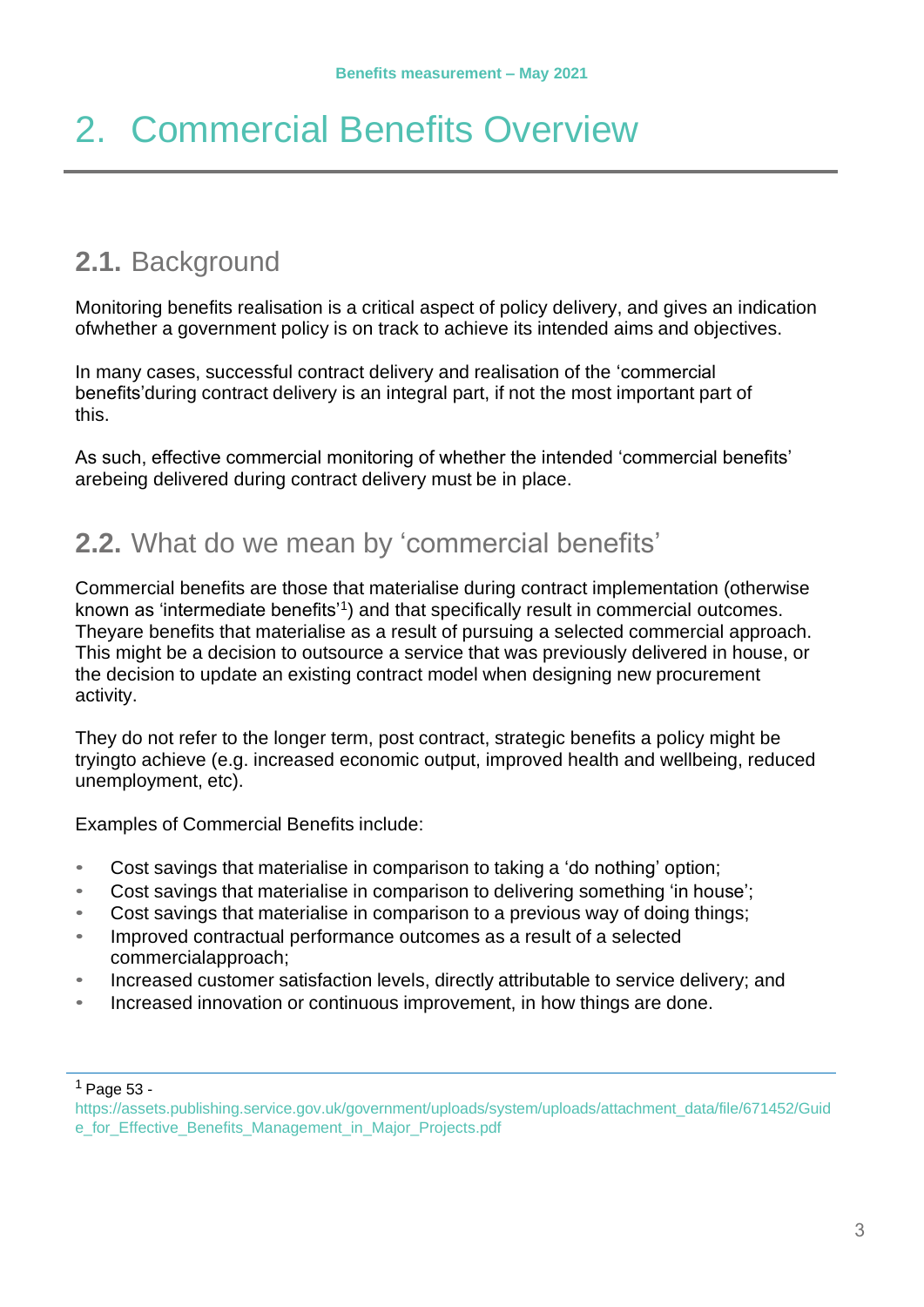## <span id="page-4-0"></span>**2.3.** Roles and responsibilities

**Government Department**: The accountability for managing commercial benefits resides withthe government department that has issued the associated contract. No responsibility is transferred away from the government department as a result of any external assurance activity that takes place.

**Senior Responsible Owner (SRO):** As set out in HMT's ['Guide to Developing the Project](https://assets.publishing.service.gov.uk/government/uploads/system/uploads/attachment_data/file/749086/Project_Business_Case_2018.pdf) [Business Case'](https://assets.publishing.service.gov.uk/government/uploads/system/uploads/attachment_data/file/749086/Project_Business_Case_2018.pdf) the SRO for the contract (or the project/programme which the contract is a part of) is ultimately responsible for benefits delivery.

**Commercial Lead**: A Commercial Lead is identified to take ownership of measuring progresstowards realising the commercial benefits of the contract. They are also responsible for compiling benefits reports and presenting updates on the commercial benefits when benefit reviews are undertaken.

**Cabinet Office Commercial Continuous Improvement Team (CCIT)**: CCIT undertake external assurance activity to get a cross-government view, that benefits are being effectivelydelivered through reviewing a sample of selected contracts and undertaking analysis of data provided by government departments (see 'Requirement 4' for further information).

## <span id="page-4-1"></span>**2.4.** Key documents

This section provides the IPA's current [descriptions](https://assets.publishing.service.gov.uk/government/uploads/system/uploads/attachment_data/file/671452/Guide_for_Effective_Benefits_Management_in_Major_Projects.pdf) of the key documents government departments need to use to implement these requirements.It is recommended that the latest

IPA templates for these documents are used. The latest versions of the templates are provided as annexes to this guidance. These are updated from time to time and uploaded to the Benefits Management Specialists Knowledge Hub site<sup>2</sup> (youwill need to register as a user to access this site). Departments should refer to the site to ensure they are always using the latest templates.

**Benefits Register**: Typically an Excel spreadsheet that includes line items of each benefit. ashort description, the objective the benefit links/contributes to, the Benefit Owner, the beneficiaries, the baseline, target and measurement methodology. The Benefits Register is the collection of all benefits and relevant information, the details of which are broken out intoseparate Benefit Profiles for the Benefits Owners.

**Benefits Report**: A report produced at an agreed frequency demonstrating the realisation ofbenefits to date, usually comparing the baseline, target and actuals. It is important that any data provided has sufficient narrative to explain additional context and rationale to explainwhether performance is as planned.

<span id="page-4-2"></span><sup>&</sup>lt;sup>2</sup> Knowledge Hub is an online forum. A Government Project Delivery Community has been developed for thesharing of knowledge, guidance and ideas. The Benefits Management Specialists group [\(https://www.khub.net/group/govpdc-benefits\) s]((https:/www.khub.net/group/govpdc-benefits))its within the GovPDC and access is granted via reque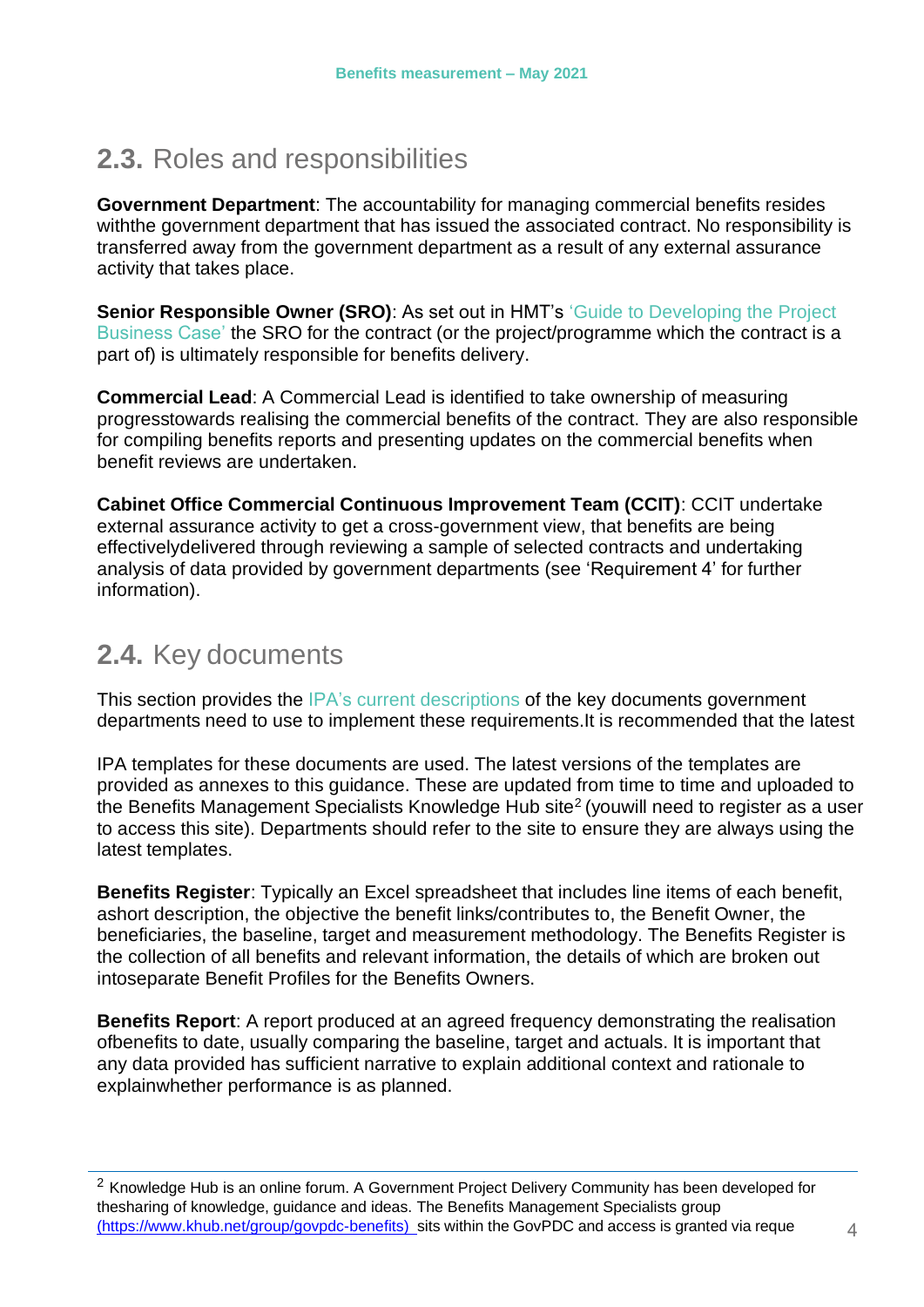# <span id="page-5-0"></span>3. Minimum requirement for measuring commercial benefits

#### <span id="page-5-1"></span>**3.1. Requirement 1: Commercial benefits and how they will be measured (e.g. contractual KPIs, internal departmental KPIs) are captured on the Benefits Register aspart of drafting the business case**

Requirements 2, 3 and 4 set out in this guidance rely on the intended commercial benefits being clearly recorded in a Benefits Register, which is produced as part of the business caseand justifies the requirement for the contract<sup>[3](#page-5-3)</sup>.

As part of their involvement in the development of the benefits register, the Commercial teamidentifies which of the benefits are to be specifically categorised as commercial benefits.

As well as categorising which benefits are commercial, the Commercial team also identifies how these benefits will be measured. To ensure contract delivery is aligned with the intendedbenefits, in a lot of cases it is appropriate to measure the benefits through setting relevant contract KPIs and monitoring supplier performance against these (see chapter 5 of the Sourcing [Playbook\).](https://www.gov.uk/government/publications/the-outsourcing-playbook) It may also be appropriate to set internal departmental KPIs linked to the benefits identified with awarding a contract, to be monitored internally within the department.

Clearly identifying the commercial benefits on the benefits register and how they will be measured ensures the incoming Commercial Lead knows what they will be responsible for managing.

#### <span id="page-5-2"></span>**3.2. Requirement 2: An initial benefits review is undertaken at the 12 month stage ofcontract delivery, and every 12 months thereafter (as a minimum) on a 'comply or explain basis'**

HMT's 'Guide to developing the Project Business Case' stipulates that at the FBC stage of the business case development; "it should be confirmed that the benefits register will be reviewed regularly and form part of the standing agenda for future project boards." <sup>[4](#page-5-4)</sup> This

<span id="page-5-4"></span> $4$  Page 93:

<span id="page-5-3"></span> $3$  Pages 23 (SOC), 79 (OBC) and page 93 (FBC) -

https://assets.publishing.service.gov.uk/government/uploads/system/uploads/attachment\_data/file/749086/Proje ct\_Business\_Case\_2018.pdf

https://assets.publishing.service.gov.uk/government/uploads/system/uploads/attachment\_data/file/749086/Proje ct\_Business\_Case\_2018.pdf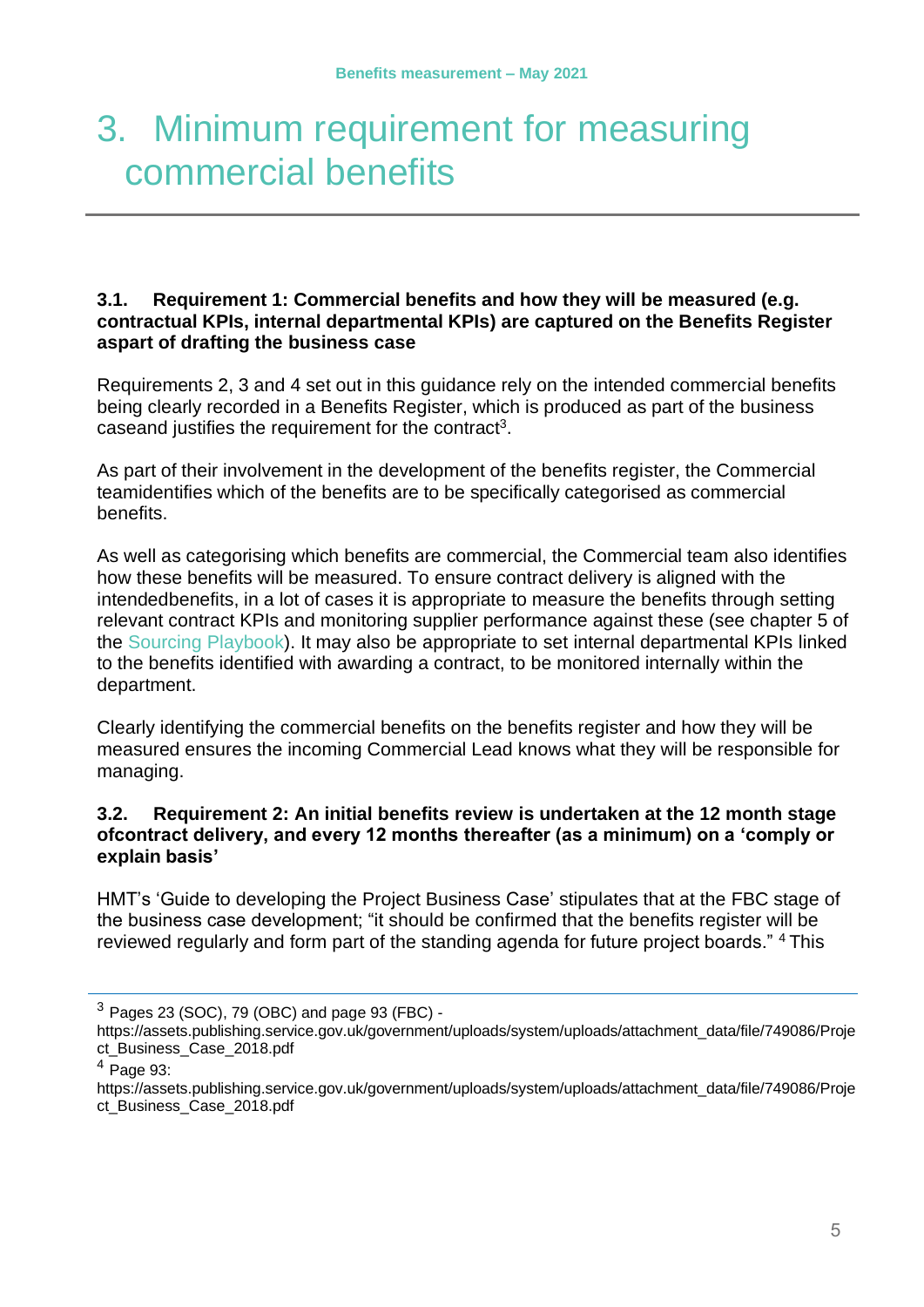guidance requires that for each contract, this is done as a minimum at the 12-month stage ofcontract delivery and every 12 month stage thereafter on a 'comply or explain basis'.

For some contracts the first review happening at the 12-month stage may be too soon, e.g. ifthe implementation phase is expected to last longer than 12 months. Such circumstances would need to be explained if questioned during an assurance review. Other contracts may decide to review the realisation of benefits more regularly, and this is encouraged, if appropriate to the contract.

Whilst HMT Guidance refers to 'project boards' as the vehicle for such reviews to be undertaken, there may be similar boards within your existing governance structures that youdecide may be appropriate for this review to take place. However the 'owner' of the commercial benefits (the Commercial Lead), and the SRO who is ultimately responsible for benefits delivery, must be present at the review.

In preparation for the benefits review, if appropriate, you may also wish to consult your supplier on progress against realising commercial benefits, to provide them with the opportunity to input into review activity, and give a richer insight into the progress being madetowards achieving the intended benefits.

#### <span id="page-6-0"></span>**3.3. Requirement 3: Up to date benefits reports are maintained for each contract,and made available upon request**

As an output of the benefits review activity, progress against each anticipated commercialbenefit is recorded on a benefits report, to set out the actual commercial benefits realisedversus the forecast commercial benefits, at that stage of the contract.

The benefits report should clearly detail what actions are being taken following the review activity, particularly in instances where benefits aren't being realised as forecast.

The government department may be required to provide latest versions of its benefits reports,as may be required from time to time by the Cabinet Office Commercial Continuous Improvement Team (CCIT), (see 'External assurance activity' section below).

#### <span id="page-6-1"></span>**3.4. Requirement 4: A sample of 'complex outsourcing' contracts undergo anexternal (outside of the department) review**

All contracts subject to Cabinet Office Commercial controls<sup>[5](#page-6-2)</sup> (which in the main, are those that are £10m and above) may be selected to undergo additional assurance activity during contract delivery to be undertaken by CCIT, to provide government wide visibility that commercial benefits are being monitored effectively (and as recommended in this guidance)during contract delivery. This is done using their existing Commercial Reviews. If this assessment identifies areas that require further investigation, further more in depth reviews may be undertaken by CCIT in agreement with the Department.

<span id="page-6-2"></span><sup>5</sup> https:/[/www.gov.uk/government/collections/cabinet-office-controls](http://www.gov.uk/government/collections/cabinet-office-controls)